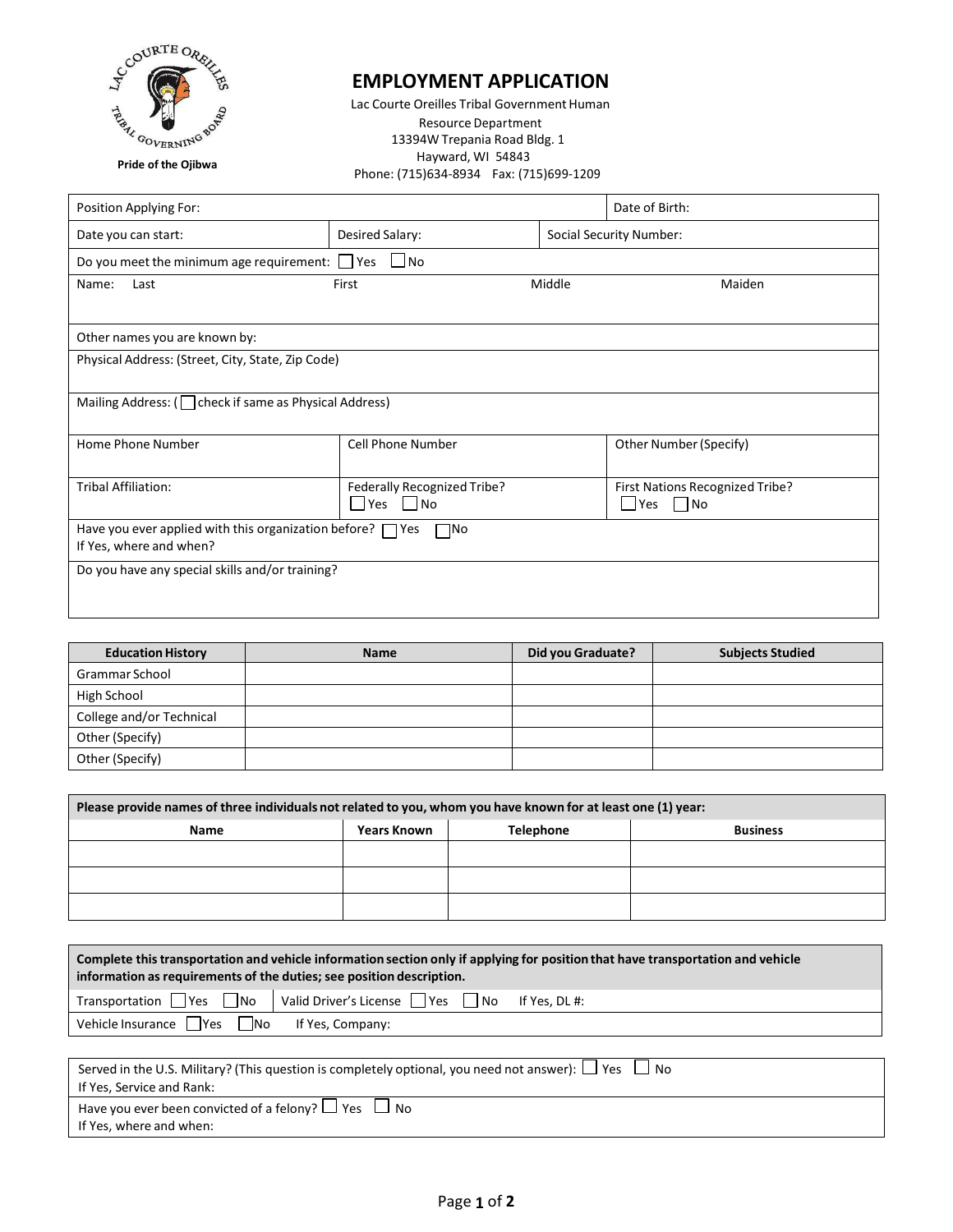| Employment History (list chronologically; starting with the most recent) |                     |             |
|--------------------------------------------------------------------------|---------------------|-------------|
| Employer Name & Address:                                                 | Date Started:       | Date Ended: |
|                                                                          | Position:           | Telephone:  |
| Duties:                                                                  | Salary:             |             |
|                                                                          | Reason for leaving: |             |
| Employer Name & Address:                                                 | Date Started:       | Date Ended: |
|                                                                          | Position:           | Telephone:  |
| Duties:                                                                  | Salary:             |             |
|                                                                          | Reason for leaving: |             |
| Employer Name & Address:                                                 | Date Started:       | Date Ended: |
|                                                                          | Position:           | Telephone:  |
| Duties:                                                                  | Salary:             |             |
|                                                                          | Reason for leaving: |             |
|                                                                          |                     |             |

I certify that the facts contained in this application are true and complete to the best of my knowledge. I understand that if employed, falsifying statements on this application shall be grounds for dismissal. I authorize investigation of all statements contained herein including referenceslisted above to provide any and all information concerning my previous employment and any pertinent information they may have, personal or otherwise. I release all parties for all liability for any damage that may result from furnishing same to you. I understand and agree that if hired, my employmentis for no definite period of time, regardless of the date of payment of my wages and salary, and I or the organization may terminate employment at any time without any prior notice.

Applicants Signature Date Date Communications and Date Date

If hired, I agree to the following: (1) To work the number of hours per day/week required by the position. (2) To accept supervision and instruction from the assigned supervisor. (3) Inform my supervisor in advance, of any absence from work. (4) Not to expect pay for absent periods that exceeds accumulated compensatory, vacation, or sick leave, if the program and position description allow this benefit. (5) Work on projects assigned, even if the projects may not conform to the position description. (6) All employmentis At-Will; I or the organization may terminate employment at any time with or without prior notice; unless specifically stated otherwise in writing by the Tribal Governing Board.

Applicants Signature Date

Attach all supportive documentation to this application and submit at the same time. It is the applicant's sole responsibility to completely fill out this application and to complete an application for each position for which they wish to be considered. The personnel director nor the personnel committee shall be held responsible for incomplete information or applications that are not completed for each specific position. It is the sole responsibility of the applicant to ensure they have provided complete and accurate information to the personnel director and the personnel committee.

Applicants Signature Date Date Communications and Date Date